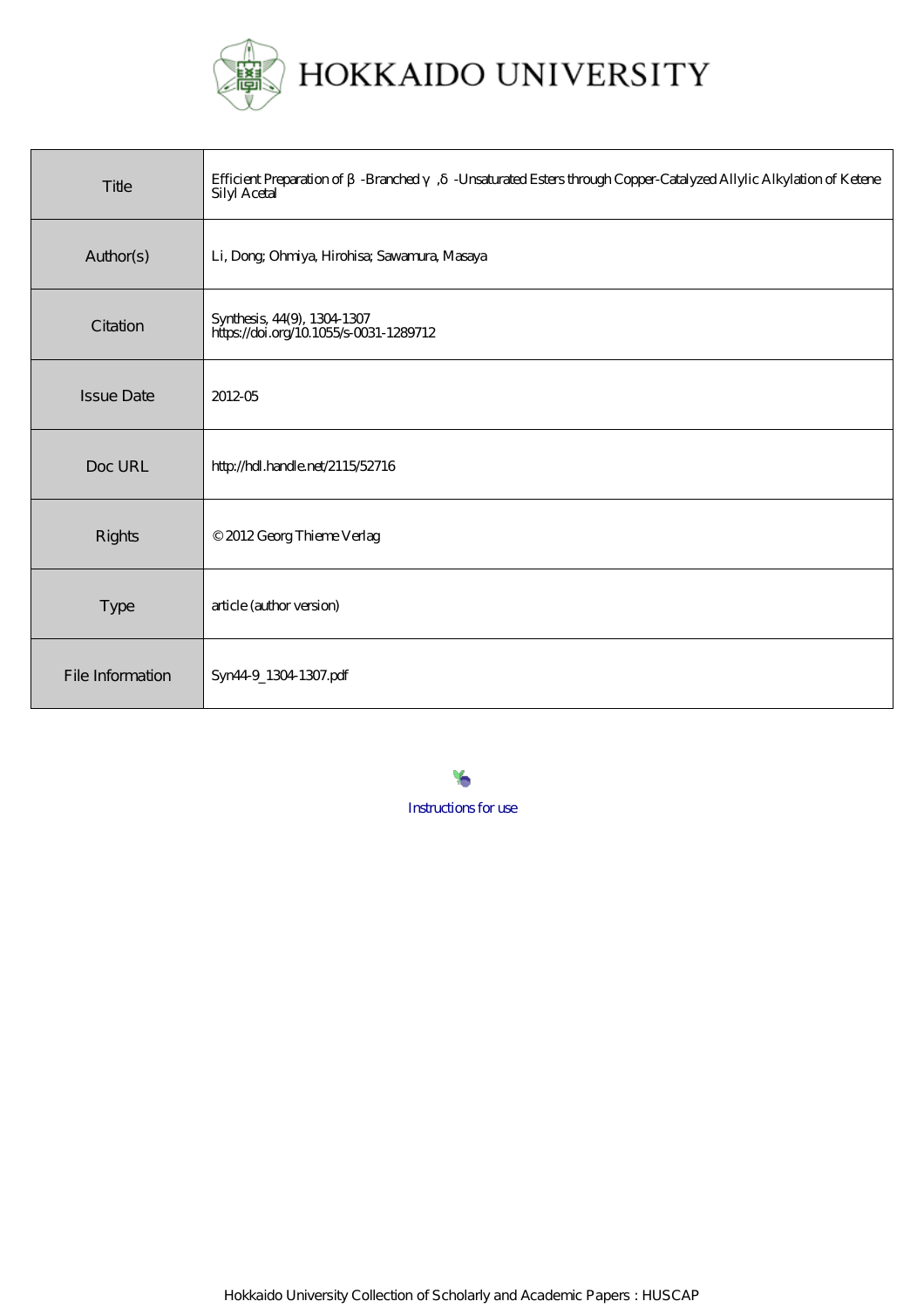# Efficient Preparation of  $\beta$ -Branched  $\gamma$ , $\delta$ -Unsaturated Esters through **Copper-Catalyzed Allylic Alkylation of Ketene Silyl Acetal**

Dong Li, Hirohisa Ohmiya,\* Masaya Sawamura\*

Department of Chemistry, Faculty of Science, Hokkaido University, Sapporo 060-0810, Japan Fax: +81(11)7063749; E-mail: ohmiya@sci.hokudai.ac.jp; sawamura@sci.hokudai.ac.jp *Received: The date will be inserted once the manuscript is accepted.*

Abstract: Copper-catalyzed allylic alkylation of ketene silyl acetals proceeded with excellent γ-E-selectivity. Efficient α-to-γ chirality transfer with *anti*-selectivity occurred in the reaction of enantioenriched secondary allylic phosphates, affording enantioenriched βbranched  $\gamma$ , $\delta$ -unsaturated esters. The reaction was readily scalable and highly reliable in terms of product yield and stereoselectivities.

Key words:  $\gamma$ , $\delta$ -unsaturated esters, copper, allylic alkylation, ketene silyl acetal, regioselectivity



Scheme 1 Copper-catalyzed  $\gamma$ -E-selective allylic alkylation of allylic phosphates with an acetate-derived ketene silyl acetal

 Transition-metal catalyzed allylic alkylations of enolates are useful carbon–carbon bond formation methods in organic synthesis due to the versatility of the carbonyl and alkene functionalities for stereoselective derivatization.<sup>1–3</sup> However, the control of regioselectivity on the reaction with unsymmetrically substituted secondary allylic substrates is still difficult. $4-9$  Most studies focused on cases in which an allylic system is located at a terminal of a molecule or is highly asymmetrized by electronic and/or steric substituent effects. Among those, the Rh-catalyzed allylic alkylation of a copper enolate developed by Evans and co-workers would be most relevant to the present issue.<sup>4</sup> Nevertheless, the regioselective enolate alkylation with internal allylic systems is yet to be explored.<sup>5</sup>

Earlier, we reported a copper-catalyzed allylic alkylation of allylic phosphates with acetate-derived ketene silyl acetals that proceeds with excellent  $\gamma$ - and  $E$ -selectivities.<sup>10–12</sup> The reactions of enantioenriched allylic phosphates having an  $\alpha$ -stereogenic center occurred with excellent  $\alpha$ -to- $\gamma$  chirality transfer with *anti*-stereochemistry, and gave the corresponding enantioenriched  $\beta$ -branched  $\gamma$ , $\delta$ -unsaturated esters with an allylic stereogenic center at the  $\beta$ -position of the ester carbonyl group. In view of the applicability in organic synthesis, the protocol offers an alternative to Claisen rearrangement routes to  $\gamma$ , $\delta$ -unsaturated esters from allylic alcohols.<sup>13</sup> Mild reaction conditions and the resulting broad functional group compatibility would be benefits of using the present coppercatalyzed method. $14,15$  Herein, we report that the copper-catalyzed enolate allylic alkylation is readily scalable. Thus, the protocol allows a practical synthetic access to functionalized, enantioenriched,  $\beta$ branched  $\gamma$ , $\delta$ -unsaturated esters.

The allylic phosphate substrates are readily accessible in large scale from corresponding allylic alcohols without elaborate purification.<sup>16</sup> (*E*)-Allylic phosphate **1a** (3.2 mmol) and ketene silyl acetal **2** (6.4 mmol) were subjected to the standard conditions; CuBr (5 mol %), electron-deficient benzoylacetone **L1**17 (10 mol %) as a ligand and  $Cs_2CO_3$  (3.2 mmol) in THF for 12 h at rt. The gram-scale reaction proceeded smoothly to afford the corresponding  $\gamma$ , $\delta$ -unsaturated ester with the excellent regio- ( $\psi/\alpha$  96:4) and *E*/*Z*-(>99:1) selectivities (Scheme 1). Moreover, 1-(2 naphthoyl)-3,3,3-trifluoroacetone (**L2**) can be used instead of **L1** without any influence to the product yield and, regio- and stereoselectivities. It is noteworthy that **L2** is commercially available with a reasonable price, which should be more appealing as a practical synthetic procedure.

Various substrates were subjected in the 2 mmol-scale reaction (> 500 mg), and the reactions proceeded in good to excellent yields, and with high level of  $\gamma/\alpha$ -(96:4–99:1) and *E/Z*-selectivities (>99:1).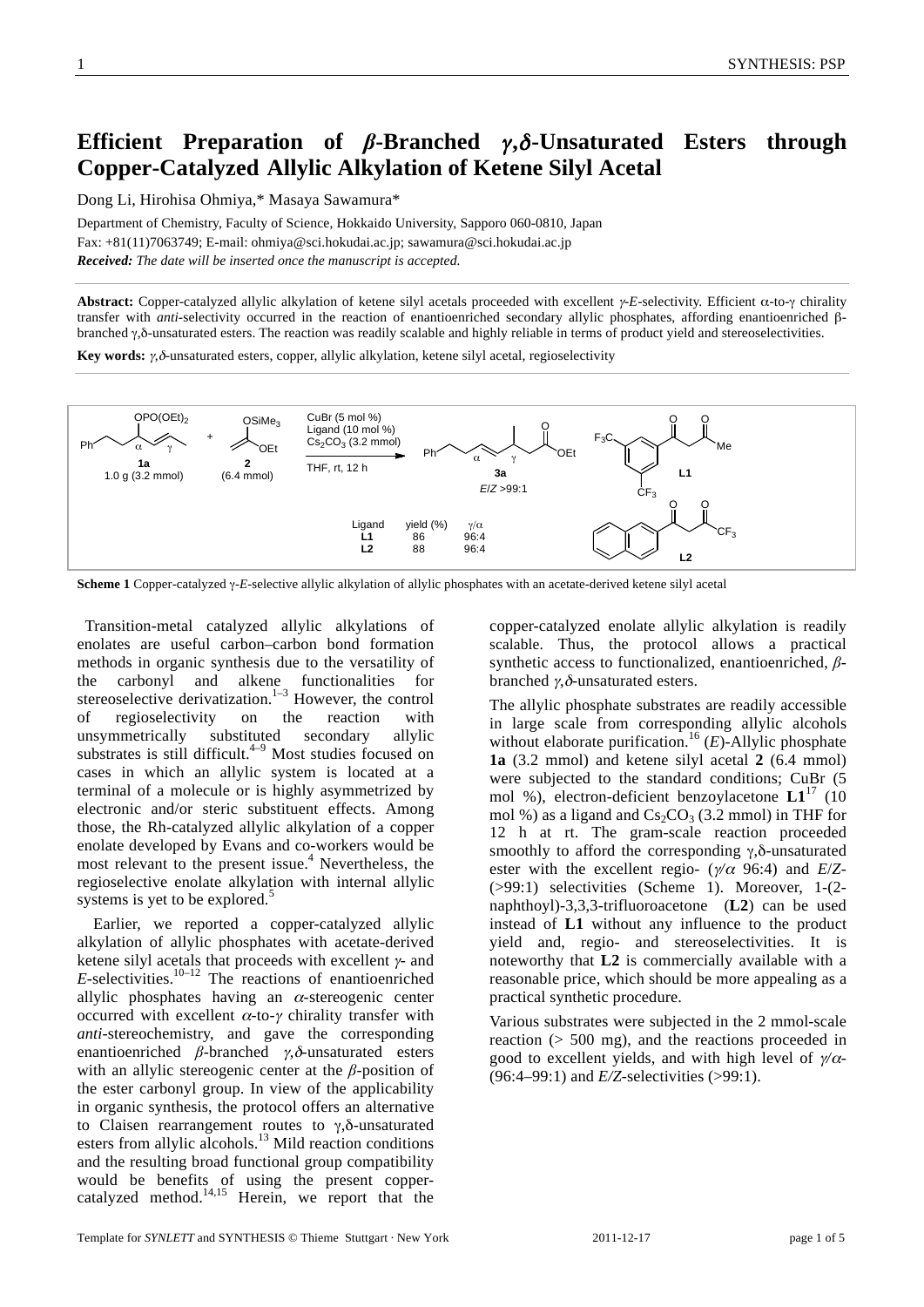| OPO(OEt) <sub>2</sub><br>$R^2$<br>$R^1$ | CuBr (5 mol %)<br>OSiMe <sub>3</sub><br>L2 (10 mol %)<br>$+$<br>$Cs2CO3$ (2 mmol)<br>OEt | $R^2$<br>O<br>R <sup>1</sup><br>OEt   |                     |                   |
|-----------------------------------------|------------------------------------------------------------------------------------------|---------------------------------------|---------------------|-------------------|
| 1<br>$(2 \text{ mmol})$                 | $\mathbf 2$<br>THF, rt, 12 h<br>$(4 \text{ mmol})$                                       | $3$<br>E/Z > 99:1                     |                     |                   |
| entry                                   | allylic phosphate (1)                                                                    | product(3)                            | yield $(\%)^{a, b}$ | $\gamma/\alpha^c$ |
| $\,1$                                   | (EtO) <sub>2</sub> (O)PO<br>Ph<<br>$(Z)$ -1a                                             | Phi<br>OEt<br>3a                      | 89                  | 98:2              |
| $\sqrt{2}$                              | OPO(OEt) <sub>2</sub><br>TIPSO <sup>-</sup><br>1 <sub>b</sub>                            | <b>TIPSO</b><br>OEt<br>3 <sub>b</sub> | 91                  | 99:1              |
| $\mathfrak{Z}$                          | OPO(OEt) <sub>2</sub><br>EtO <sup>®</sup><br>$1c$                                        | EtO<br>OEt<br>$3c$                    | $90\,$              | 98:2              |
| $\overline{4}$                          | OPO(OEt) <sub>2</sub><br>1d<br>Br                                                        | OEt<br>3d<br>Br                       | 86                  | 96:4              |
| 5                                       | OPO(OEt) <sub>2</sub><br>$1e$                                                            | OEt<br>$3\mathsf{e}$                  | $78\,$              | 99:1              |
| 6                                       | OPO(OEt) <sub>2</sub>                                                                    | OEt                                   | 85                  | 96:4              |
| $\boldsymbol{7}$                        | 1f<br>OPO(OEt) <sub>2</sub><br>1g                                                        | $3f$<br>OEt<br>3g                     | $80\,$              | 99:1              |
| $\,8\,$                                 | OPO(OEt) <sub>2</sub><br>1 <sub>h</sub>                                                  | OEt<br>3h                             | $78\,$              | 98:2              |
| $a$ Leaders J stall                     |                                                                                          |                                       |                     |                   |

**Table 1** Copper-catalyzed allylic alkylation with ketene silyl acetal **2** of allylic phosphates **1** 

*a* Isolated yield.

 $<sup>b</sup>$  Isomeric ratio  $E/Z > 99:1$ .</sup>

 $c$  Determined by  ${}^{1}$ H NMR and/or GC analysis.

The reaction was not significantly influenced by the alkene geometry of the allylic substrate. The reaction of the allylic phosphate (*Z*)-**1a** with the *Z*configuration proceeded with somewhat higher regioselectivity with the excellent *E* stereoselectivity retained (90% yield;  $\gamma/\alpha$  98:2;  $E/Z > 99:1$ ) (entry 1). Functional groups such as silyl ether, ester, arylbromide, and acetal were compatible in the allylic substrates (entries 2–5).

Steric demand was tolerated in the allylic substrate. The 2-phenylethyl group at the  $\alpha$ -position of **1a** could be replaced by a Bu group (**1f**) without a significant change in the product yield and regioselectivity (entry 6). When a much bulkier isopropyl group was on the  $\alpha$ -position (1g), the product yield slightly decreased while the regioselectivity was much higher (entry 7). The  $\gamma$ -Me substituent of 1g could be replaced with a Bu group with virtually no deviation in the product

yield and selectivity (entry 8). No reaction occurred under the identical conditions with a substrate bearing a cyclohexyl group at the  $\gamma$ -position, a cinnamyl-type substrate, and cyclic substrates such as 2 cyclopentenyl, 2-cyclohexenyl, and 2-cycloheptenyl phosphates (data not shown).

The reaction of enantioenriched allylic phosphates was also scalable, and proceeded with excellent  $\alpha$ -to- $\gamma$ chirality transfer with 1,3-*anti* stereochemistry to afford enantioenriched,  $\beta$ -branched  $\gamma$ , $\delta$ -unsaturated esters (Scheme 2). The reaction of  $(S)-(E)-1f(96%$  ee), which has  $\alpha$ -Bu and  $\gamma$ -Me substituents, with 2 gave (*R*)-(*E*)-**3f** (95% ee) with virtually no reduction of enantiomeric purity. The allylic phosphate  $[(R)-(E)-R]$ **1b**] with a siloxy group in the  $\alpha$ -substituent also reacted with 2 to afford  $(S)-(E)$ -3b in 92% yield with excellent 1,3-chirality transfer.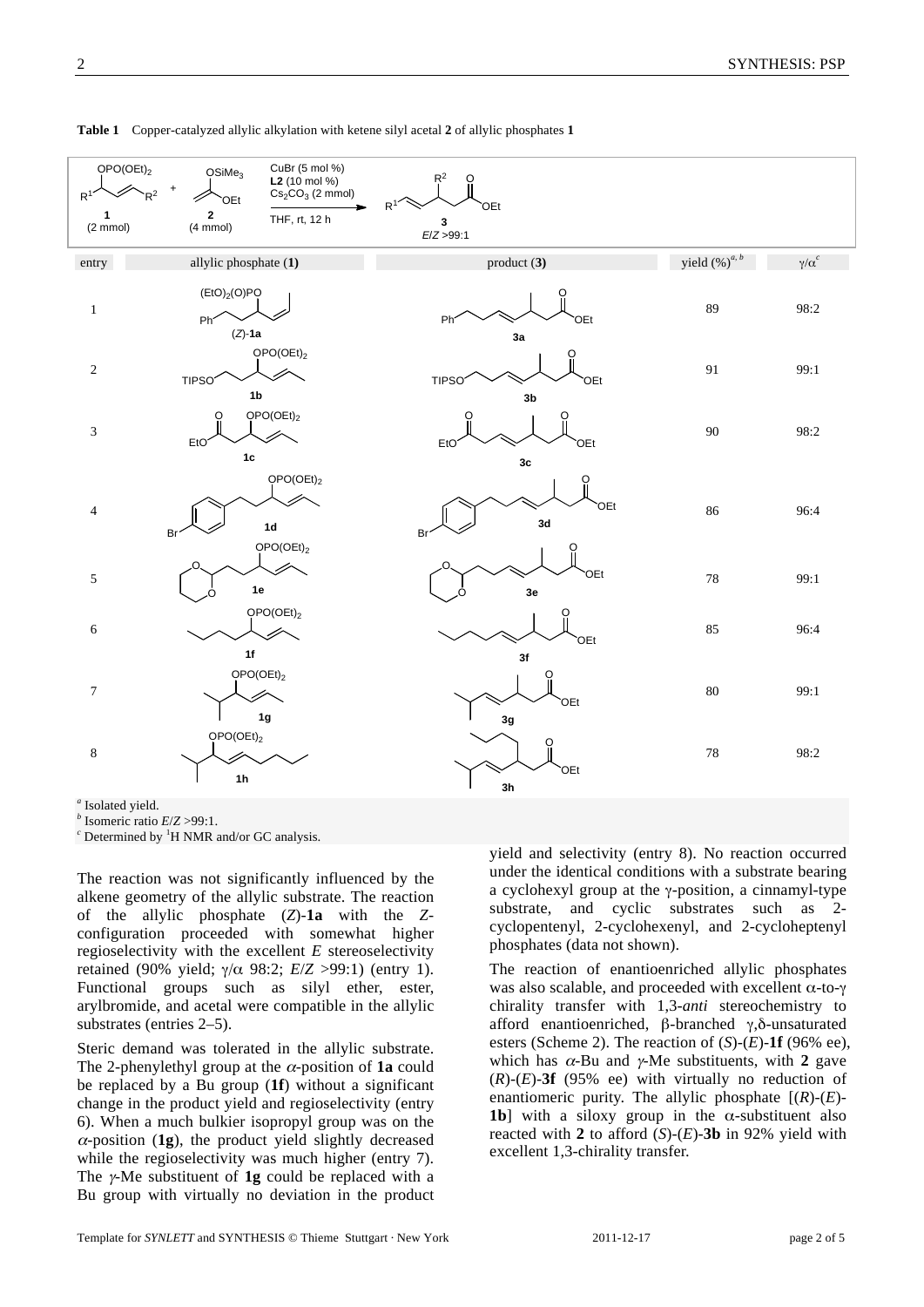

**Scheme 2** Synthesis of enantioenriched  $\beta$ -branched  $\gamma$ ,  $\delta$ -unsaturated esters

In summary, we have demonstrated that a coppercatalyzed  $\gamma$ -selective and stereospecific allylic alkylation of a ketene silyl acetal was readily scalable and highly reliable in terms of product yield and stereoselectivities.

All reactions were carried out under nitrogen or argon atmosphere. Unless otherwise noted, materials obtained from commercial suppliers were used without further purification. CuBr was purchased from Wako Pure Chemicals.  $Cs_2CO_3$  was purchased from Junsei Chemical Co. The ligand **L2** was purchased from Tokyo Kasei Kogyo Co., Ltd. THF was purchased from Kanto Chemical Co., stored under argon. NMR spectra were recorded on a Varian Gemini 2000 spectrometer, operating at 300 MHz for  ${}^{1}$ H NMR and 75.4 MHz for  ${}^{13}$ C NMR. High-resolution mass spectra were recorded on a Thermo Scientific Exactive or JEOL JMS-T100LP mass spectrometer at the Instrumental Analysis Division, Equipment Management Center, Creative Research Institution, Hokkaido University. Elemental analysis was performed at the Instrumental Analysis Division, Equipment Management Center, Creative Research Institution, Hokkaido University. HPLC analyses were conducted on a HITACHI ELITE LaChrom system with a HITACHI L-2455 diode array detector. TLC analyses were performed on commercial glass plates bearing 0.25-mm layer of Merck Silica gel  $60F_{254}$ . Silica gel (Kanto Chemical Co., Silica gel 60 N, spherical, neutral) and aluminum oxide (Nacalai Tesuque, Alumina Activated 200) were used for column chromatography.

### **(***E***)-Ethyl 3-Methyl-7-phenyl-4-heptenoate (3a): Typical Procedure for Copper-Catalyzed Allylic Alkylation of Ketene Silyl Acetal**

CuBr (23.0 mg, 0.16 mmol), **L2** (85.2 mg, 0.32 mmol) and  $Cs_2CO_3$  (1.04 g, 3.20 mmol) were placed in a round bottom falsk which was sealed with a rubber plug. The flask was evacuated and refilled with argon (3 times). THF (16 mL) was introduced, and the mixture was stirred at room temperature for 5 min. Then, (1-ethoxyvinyloxy)trimethylsilane (**2**) (1.03 g, 6.40 mmol) was added. The mixture was stirred for 5 min, and then allylic phosphate **1a** (1.00 g, 3.2 mmol) was added. After 12 h stirring at room temperature, the mixture was filtered through a short plug of aluminum oxide, washed with Et<sub>2</sub>O and the solvent was removed under reduced pressure. Flash silica gel chromatography (5% EtOAc/hexane) of the crude product provided **3a** as a colorless liquid (694 mg, 2.81 mmol) in 88% yield.

 $R_f = 0.40$  (5% EtOAc/hexane).

<sup>1</sup>H NMR (300 MHz, CDCl<sub>3</sub>)  $\delta$  1.01 (d, *J* = 6.9 Hz, 3H), 1.24 (t, *J* = 7.2 Hz, 3H), 2.17–2.32 (m, 4H), 2.58–2.68 (m, 3H), 4.12 (q, *J* = 7.2 Hz, 1H), 5.36 (dd, *J* = 15.3, 6.9 Hz, 1H), 5.48 (dt, *J* = 15.3, 6.3 Hz, 1H), 7.15–7.20 (m, 3H), 7.25–7.30 (m, 2H).

<sup>13</sup>C NMR (75.4 MHz, CDCl<sub>3</sub>)  $\delta$  14.14, 20.19, 33.52, 34.22, 35.89, 41.82, 60.07, 125.78, 128.29, 128.51, 128.54, 134.88, 142.04, 172.79.

HRMS–EI  $(m/z)$ : [M]<sup>+</sup> calcd for C<sub>16</sub>H<sub>22</sub>O<sub>2</sub>, 246.16198; found, 246.16198.

#### **(***S***)-(***E***)-Ethyl 3-Methyl-7-triisopropylsilyloxy-4-heptenoate (3b): Typical Procedure for the Copper-Catalyzed Allylic Alkylation of Enantioenriched Allylic Phosphate**

CuBr (7.20 mg, 0.05 mmol), **L2** (26.6 mg, 0.10 mmol) and  $Cs_2CO_3$  (325.8 mg, 1.0 mmol) were placed in a round bottom falsk which was sealed with a rubber plug. The flask was evacuated and then refilled with argon (3 times). THF (5 mL) was introduced and the mixture was stirred at room temperature for 5 min. After (1-ethoxyvinyloxy)trimethylsilane (**2**, 320 mg, 2.0 mmol) was added to the mixture, the resulting mixture was stirred for 5 min. Then, allylic phosphate (*R*)-(*E*)- **1b** (408.6 mg, 1.0 mmol) was added. After 12 h stirring at room temperature, the mixture was filtered through a short plug of alumina and washed with  $Et<sub>2</sub>O$ . The solvent was removed under reduced pressure. Flash silica gel chromatography (5% EtOAc/hexane) of the crude product provided  $(S)$ - $(E)$ -3b  $(316)$ mg, 0.92 mmol) in 92% yield. The ee value was determined by chiral HPLC analysis of the *p*-nitrobenzoate derivative obtained by the desilylation followed by benzoylation from **3b**. HPLC analysis [CHIRALCEL® OD-3 column, 4.6 mm×250 mm, hexane/2-propanol = 99:1, Daicel Chemical Industries, 0.5 mL/min, 40 °C, 254 nm UV detector, retention time  $= 41.1$  min for *S* isomer and 42.5 min for *R* isomer] revealed that the enantiomeric excess of **3b** was 96%.

 $R_f = 0.45$  (5% EtOAc/hexane). 96% ee,  $[\alpha]_D^{21}$  +13.65 (*c* 1.03,  $CHCl<sub>2</sub>$ ).

<sup>1</sup>H NMR (300 MHz, CDCl<sub>3</sub>)  $\delta$  1.01–1.10 (m, 24H), 1.24 (t, *J* = 7.2 Hz, 3H), 2.18–2.34 (m, 4H), 2.59–2.68 (m, 1H), 3.67 (t, *J* = 6.9 Hz, 3H), 4.12 (q, *J* = 7.2 Hz, 1H), 5.37–5.52 (m, 2H).

<sup>13</sup>C NMR (75.4 MHz, CDCl<sub>3</sub>)  $\delta$  11.85, 14.15, 17.89, 36.27, 41.81, 60.07, 63.37, 125.85, 136.11, 172.83.

Anal. Calcd for  $C_{19}H_{38}O_3Si$ : C, 66.61; H, 11.18%. Found: C, 66.31; H, 11.19%.

#### **Acknowledgment**

This work was supported by Grants-in-Aid for Scientific Research (B) and for Young Scientists (B), JSPS. We thank MEXT for financial support in the form of a Global COE grant (Project No. B01: Catalysis as the Basis for Innovation in Materials Science).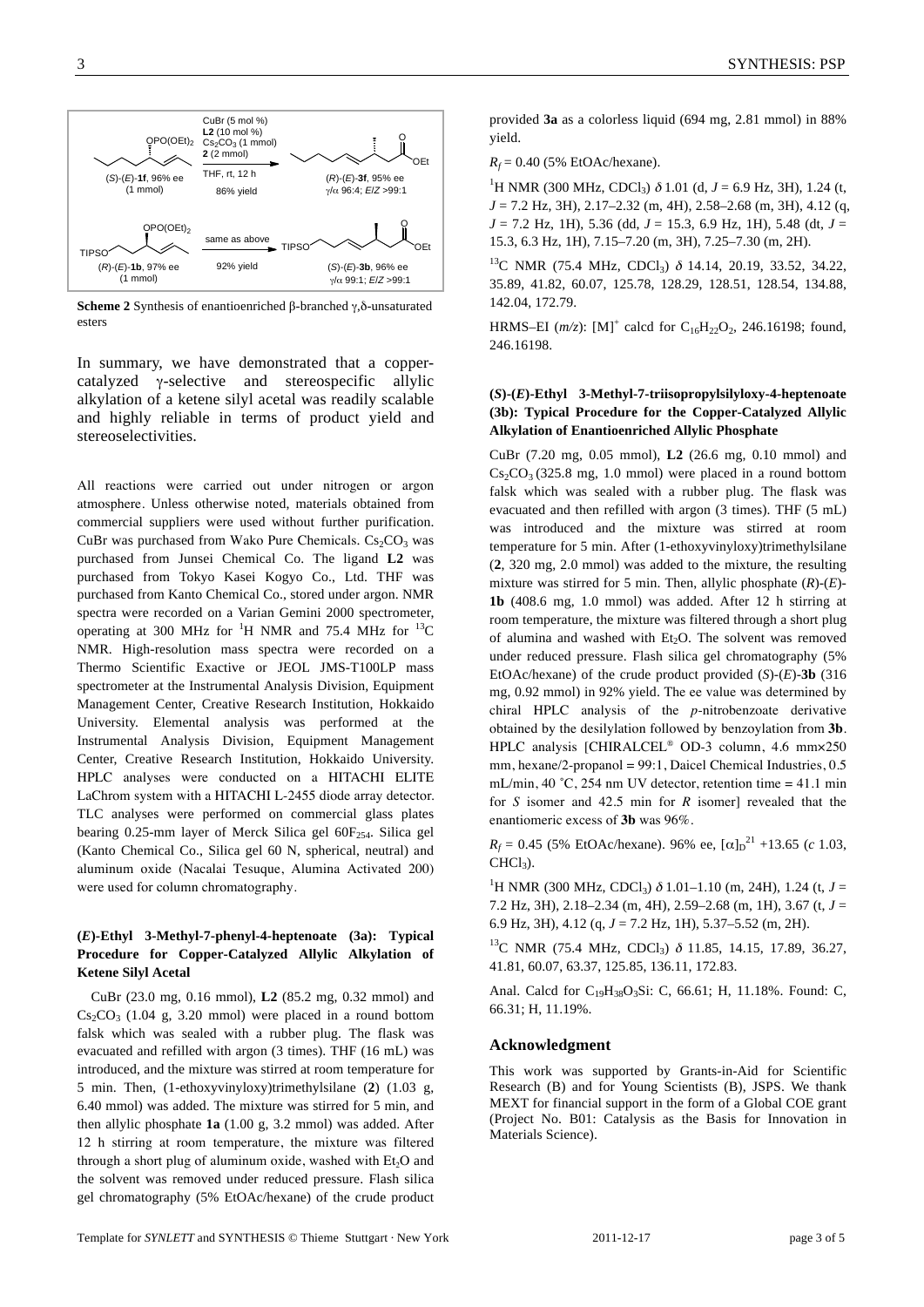#### **References**

- (1) For reviews on transition-metal-catalyzed allylic substitutions, see: (a) Tsuji, J. *Acc. Chem. Res.* **1969**, *2*, 144. (b) Trost, B. M. *Tetrahedron* **1977**, *33*, 2615. (c) Trost, B. M.; Van Vranken, D. L. *Chem. Rev.* **1996**, *96*, 395. (d) Trost, B. M.; Crawley, M. L. *Chem. Rev.* **2003**, *103*, 2921. (e) Lu, Z.; Ma, S. *Angew. Chem. Int. Ed*. **2008**, *47*, 258.
- (2) For selected examples on transition-metal-catalyzed enantioselective allylic alkylations with ketone enolates, see: (a) Trost, B. M.; Shroeder, G. M. *J. Am. Chem. Soc*. **1999**, *121*, 6759. (b) Braun, M.; Laicher, F.; Meier, T. *Angew. Chem. Int. Ed.* **2000**, *39*, 3494. (c) Burger, E. C.; Tunge, J. A. *Org. Lett*. **2004**, *6*, 4113. (d) Behenna, D. C.; Stoltz, B. M. *J. Am. Chem. Soc*. **2005**, *126*, 15044. (e) Yan, X.-X.; Liang, C.-G.; Zhang, Y.; Hong, W.; Cao, B.-X.; Dai, L.-X.; Hou, X.-L. *Angew. Chem. Int. Ed.*  **2005**, *44*, 6544. (f) Trost, B. M.; Xu, J. *J. Am. Chem. Soc*. **2005**, *127*, 17180. (g) Zheng, W.-H.; Zheng, B.-H.; Zhang, Y.; Hou, X.-L. *J. Am. Chem. Soc*. **2007**, *129*, 7718. (h) Chen, J.-P.; Ding, C.-H.; Liu, W.; Hou, X.-L.; Dai, L.-X. *J. Am. Chem. Soc*. **2010**, *132*, 15493. (i) Braun, M.; Meier, T. *Angew. Chem. Int. Ed.* **2006**, *45*, 6952 and references therein. (j) Graening, T.; Hartwig, J. F. *J. Am. Chem. Soc*. **2004**, *127*, 17192.
- (3) The regioselectivity in palladium-catalyzed allylic substitutions that involve a  $(\pi$ -allyl)palladium intermediate is highly dependent on the substitution pattern of allylic substrates. See refs 1 and 2a–i.
- (4) For Rh-catalyzed  $\alpha$ -selective allylic alkylations of copper enolates derived from aryl ketones with chiral secondary allylic alcohol derivatives bearing a terminal alkene moiety, see: (a) Evans, P. A.; Leahy, D. K. *J. Am. Chem. Soc*. **2003**, *125*, 8974. (b) Evans, P. A.; Lawler, M. J. *J. Am. Chem. Soc*. **2004**, *126*, 8642.
- (5) Rh-catalyzed allylic substitution of allylic carbonates having allylic system in the internal position with enoxysilanes occured competitively at the  $\alpha$ - and  $\gamma$ positions, see: Muraoka, T.; Matsuda, I.; Itoh, K. *Tetrahedron. Lett.* **2000**, *41*, 8807.
- (6) For Rh-catalyzed  $\alpha$ -selective allylic alkylations of malonates with secondary allylic substrates, see: (a) Evans, P. A.; Nelson, J. D. *Tetrahedron. Lett.* **1998**, *39*, 1725. (b) Evans, P. A.; Nelson, J. D. *J. Am. Chem. Soc*. **1998**, *120*, 5581. (c) Ashfeld, B. L.; Miller, K. A.; Martin, S. F. *Org. Lett.* **2004**, *6*, 1321.
- (7) For Ir-catalyzed  $\alpha$ -selective allylic alkylations of malonates with secondary allylic substrates, see: (a) Takeuchi, R.; Kashio, M. *J. Am. Chem. Soc*. **1998**, *120*, 8647. (b) Bartels, B.; Helmchen, G. *Chem. Commun*, **1999**, 741.
- (8) For Fe-catalyzed  $\alpha$ -selective allylic alkylations of soft carbon nucleophiles with secondary allylic substrates, see: (a) Yanagisawa, A.; Nomura, N.; Yamamoto, H. *Synlett* **1991**, 513. (b) Plietker, B. *Angew. Chem. Int. Ed*. **2006**, *45*, 1469. (c) Holzwarth, M.; Dieskau, A.; Tabassam, M.; Plietker, B. *Angew. Chem. Int. Ed*. **2009**, *48*, 7251.
- (9) For Ru-catalyzed  $\alpha$ -selective allylic alkylations of malonates with secondary allylic substrates, see: (a) Trost, B. M.; Fraisse, P. L.; Ball, Z. T. *Angew. Chem. Int. Ed*. **2002**, *41*, 1059. (b) Kawatsura, M.; Ata, F.; Hayase, S.; Itoh, T. *Chem. Commun.* **2007**, 4283.
- (10) Li, D.; Ohmiya, H.; Sawamura, M. *J. Am. Chem. Soc.* **2011**, *133,* 5672.
- (11) For Cu-catalyzed  $\gamma$ -selective and stereospecific allylalkyl and allyl–aryl couplings with organoboron compounds, see: (a) Ohmiya, H.; Yokobori, U.; Makida,

Y.; Sawamura, M. *J. Am. Chem. Soc.* **2010**, *132,* 2895. (b) Ohmiya, H.; Yokokawa, N.; Sawamura, M. *Org. Lett.*  **2010**, *12,* 2438. (c) Whittaker, A. M.; Rucker, R. P.; Lalic, G. *Org. Lett.* **2010**, *12,* 3216. (d) Shintani, R.; Takatsu, K.; Takeda, M.; Hayashi, T. *Angew. Chem. Int. Ed.* **2011**, *50*, 8656.

- (12) For Pd-catalyzed  $\gamma$ -selective and stereospecific allylaryl coupling between allylic esters and arylboronic acids, see: (a) Ohmiya, H.; Makida, Y.; Tanaka, T.; Sawamura, M. *J. Am. Chem. Soc.* **2008**, *130*, 17276. (b) Ohmiya, H.; Makida, Y.; Li, D.; Tanabe, M.; Sawamura, M. *J. Am. Chem. Soc*. **2010**, *132*, 879. (c) Li, D.; Tanaka, T.; Ohmiya, H.; Sawamura, M. *Org. Lett*. **2010**, *12*, 3344. (d) Makida, Y.; Ohmiya, H.; Sawamura, M. *Chem. Asian J.* **2011**, *6*, 410.
- (13) For reviews on the Claisen rearrangement, see: (a) Ziegler, F. E. *Chem. Rev.* **1988**, *88*, 1423. (b) Castro, A. M. M. *Chem. Rev.* **2004**, *104*, 2939.
- (14) For the Rh-catalyzed reductive Claisen rearrangement and discussions about the functional group compatibility of the Ireland–Claisen rearrangement, see: Miller, S. P.; Morken, J. P. *Org. Lett*. **2002**, *4*, 2743.
- (15) For discussions about the functional group compatibility of the Johnson–Claisen rearrangement, see: (a) Cosgrove, K. L.; McGeary, R. P. *Synlett* **2009**, 1749. (b) Cosgrove, K. L.; McGeary, R. P. *Tetrahedron* **2010**, *66*, 3050.
- (16) See supporting information of ref 6 for the procedures.
- (17) Menéndez Pérez, B.; Hartung, J. *Tetrahedron. Lett.* **2009**, *50*, 960.